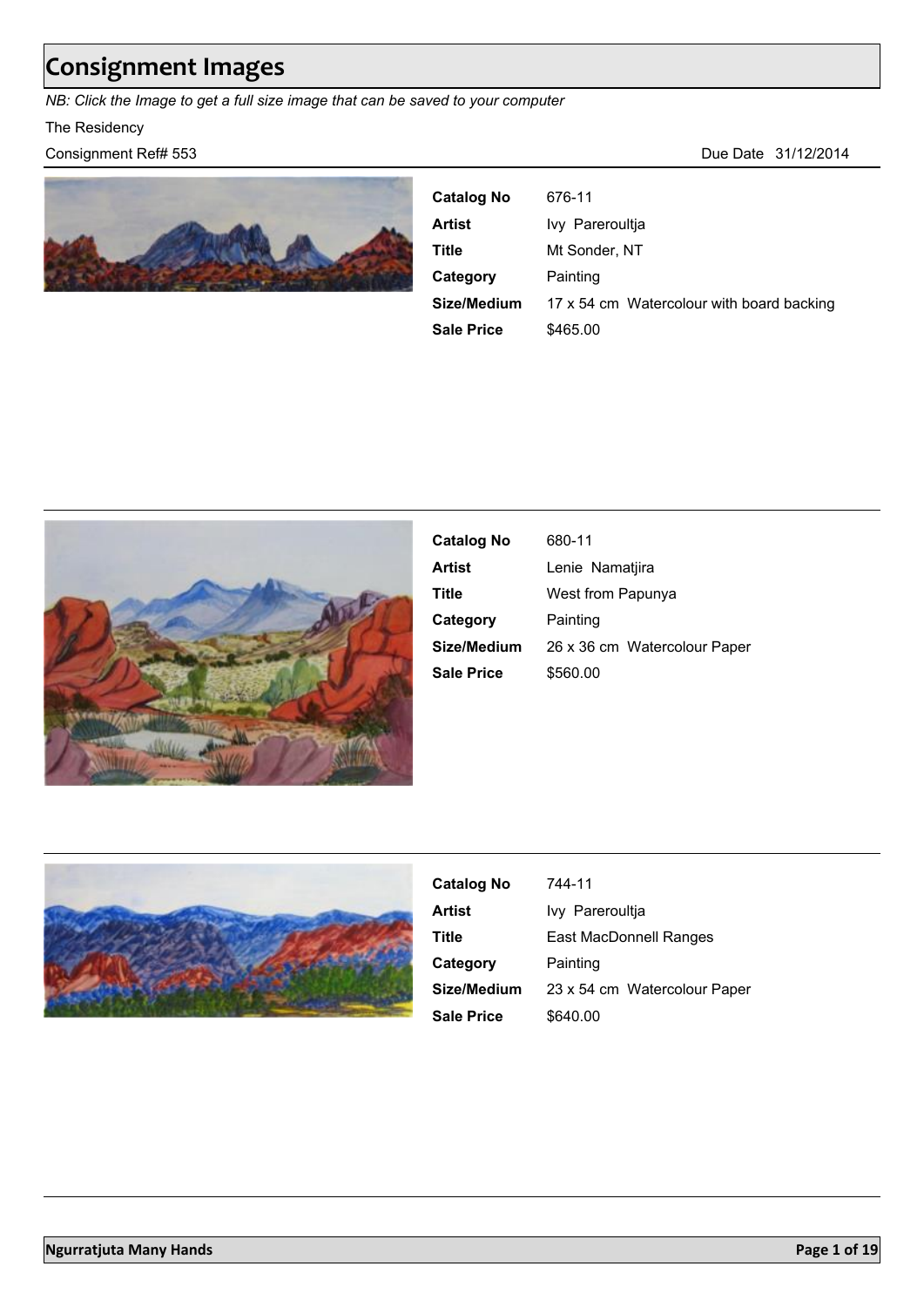

| <b>Catalog No</b> | 746-11                       |
|-------------------|------------------------------|
| <b>Artist</b>     | Ivy Pareroultja              |
| Title             | Ormiston Gorge               |
| Category          | Painting                     |
| Size/Medium       | 26 x 36 cm Watercolour Paper |
| <b>Sale Price</b> | \$465.00                     |



| <b>Catalog No</b> | 846-11                       |
|-------------------|------------------------------|
| Artist            | Lenie Namatjira              |
| Title             | West MacDonnell Ranges, NT   |
| Category          | Painting                     |
| Size/Medium       | 12 x 17 cm Watercolour Paper |
| <b>Sale Price</b> | \$520.00                     |
|                   |                              |



| <b>Catalog No</b> | 851-11                       |
|-------------------|------------------------------|
| <b>Artist</b>     | Lenie Namatjira              |
| Title             | West of Glen Helen           |
| Category          | Painting                     |
| Size/Medium       | 23 x 54 cm Watercolour Paper |
| <b>Sale Price</b> | \$745.00                     |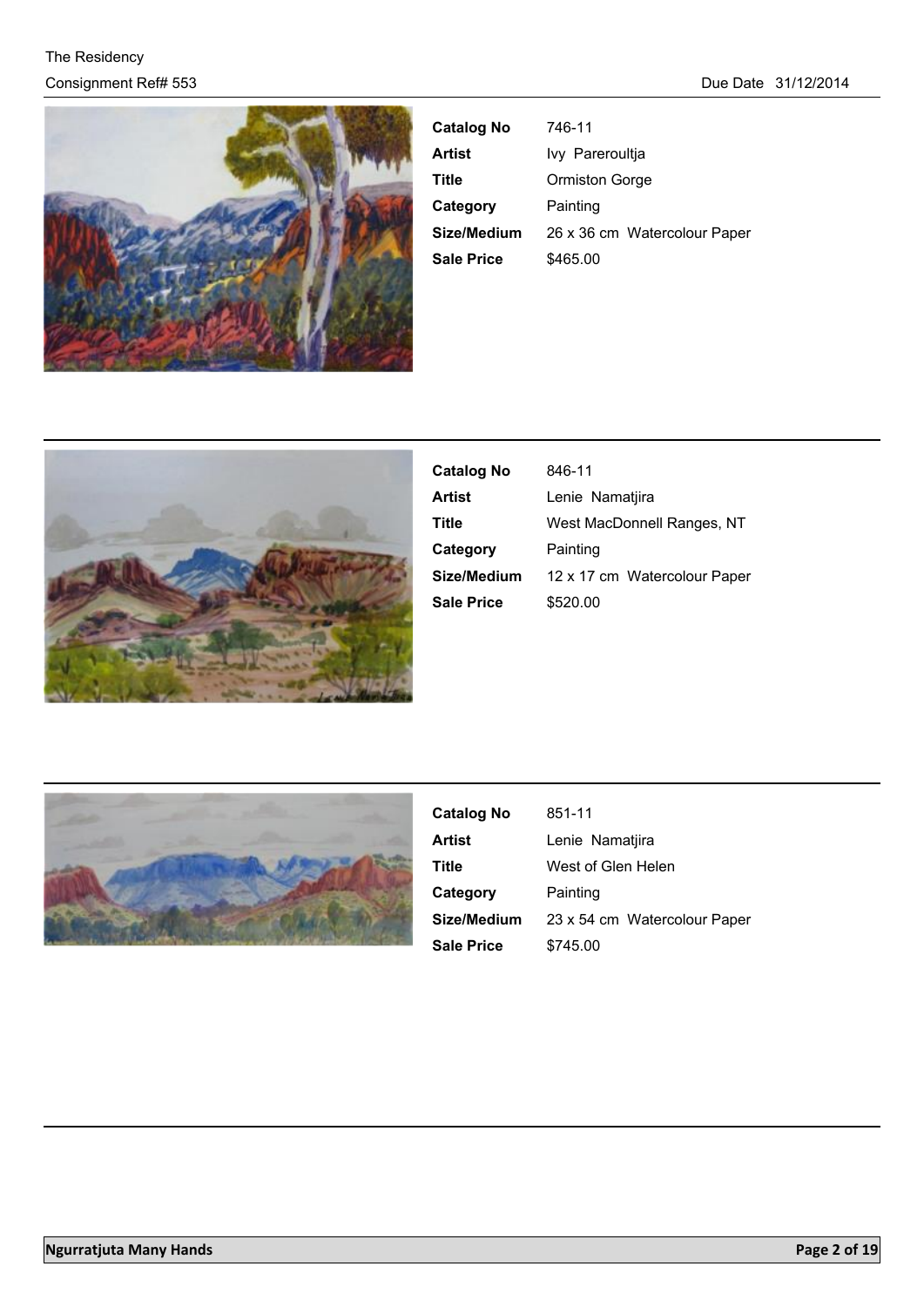

| <b>Catalog No</b> | 880-11                               |
|-------------------|--------------------------------------|
| Artist            | Lenie Namatiira                      |
| Title             | Jay Creek, West of Alice Springs, NT |
| Category          | Painting                             |
| Size/Medium       | 26 x 36 cm Watercolour Paper         |
| <b>Sale Price</b> | \$560.00                             |



| <b>Catalog No</b> | 885-11                               |
|-------------------|--------------------------------------|
| Artist            | Lenie Namatiira                      |
| Title             | Jay Creek, West of Alice Springs, NT |
| Category          | Painting                             |
| Size/Medium       | 17 x 12 cm                           |
| <b>Sale Price</b> | \$520.00                             |



| 886-11                               |
|--------------------------------------|
| Lenie Namatjira                      |
| Jay Creek, West of Alice Springs, NT |
| Painting                             |
| 17 x 12 cm                           |
| \$520.00                             |
|                                      |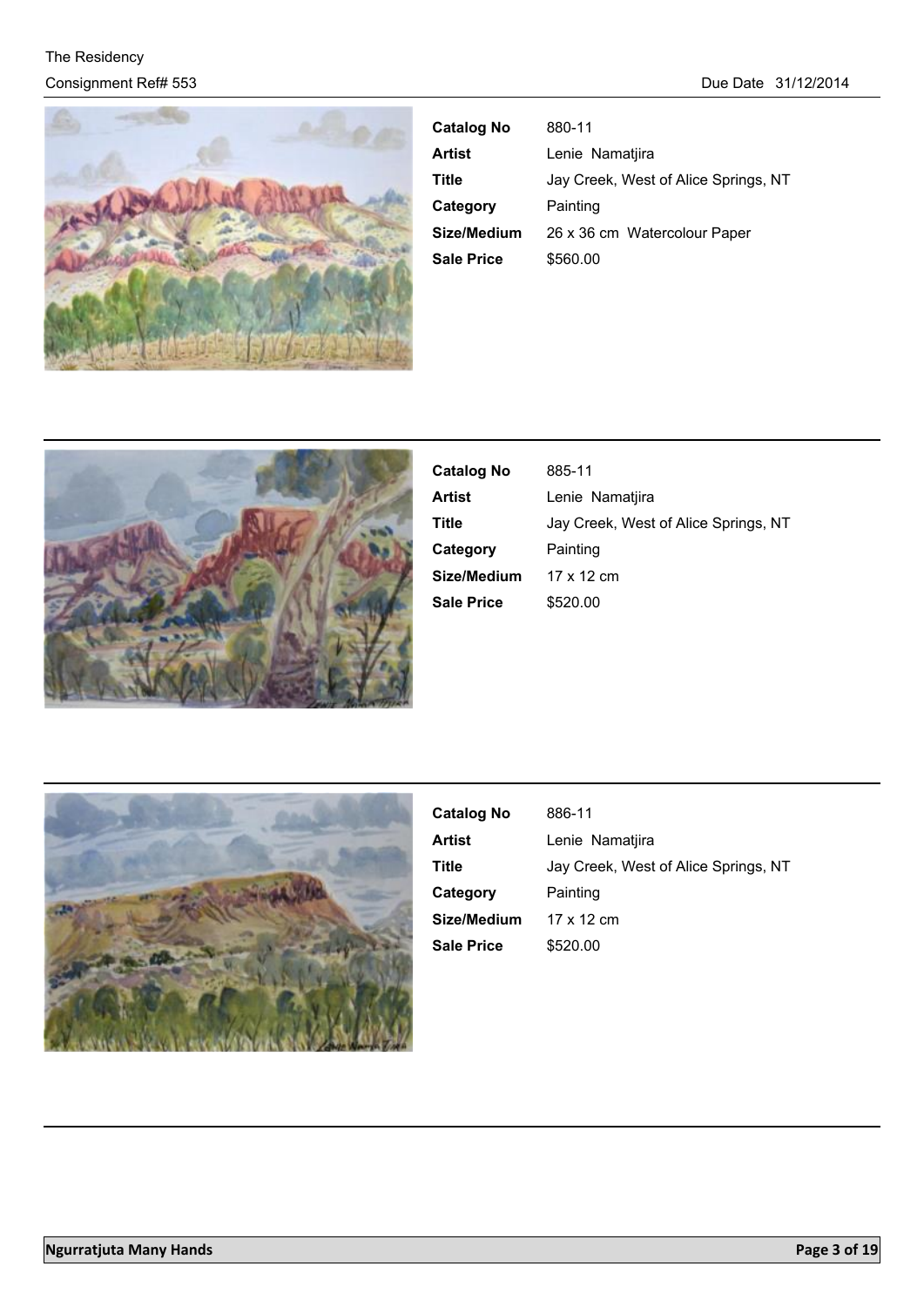

| <b>Catalog No</b> | 973-11                       |
|-------------------|------------------------------|
| <b>Artist</b>     | Ivy Pareroultia              |
| Title             | East MacDonnell Ranges, NT   |
| Category          | Painting                     |
| Size/Medium       | 23 x 54 cm Watercolour Paper |
| <b>Sale Price</b> | \$640.00                     |



| <b>Catalog No</b> | 1013-11                      |
|-------------------|------------------------------|
| <b>Artist</b>     | Ivy Pareroultja              |
| <b>Title</b>      | Near Haast Bluff             |
| Category          | Painting                     |
| Size/Medium       | 23 x 54 cm Watercolour Paper |
| <b>Sale Price</b> | \$640.00                     |



| <b>Catalog No</b> | 1168-11                              |
|-------------------|--------------------------------------|
| Artist            | Ivy Pareroultia                      |
| Title             | Jay Creek, West of Alice Springs, NT |
| Category          | Painting                             |
| Size/Medium       | 23 x 54 cm Watercolour Paper         |
| <b>Sale Price</b> | \$640.00                             |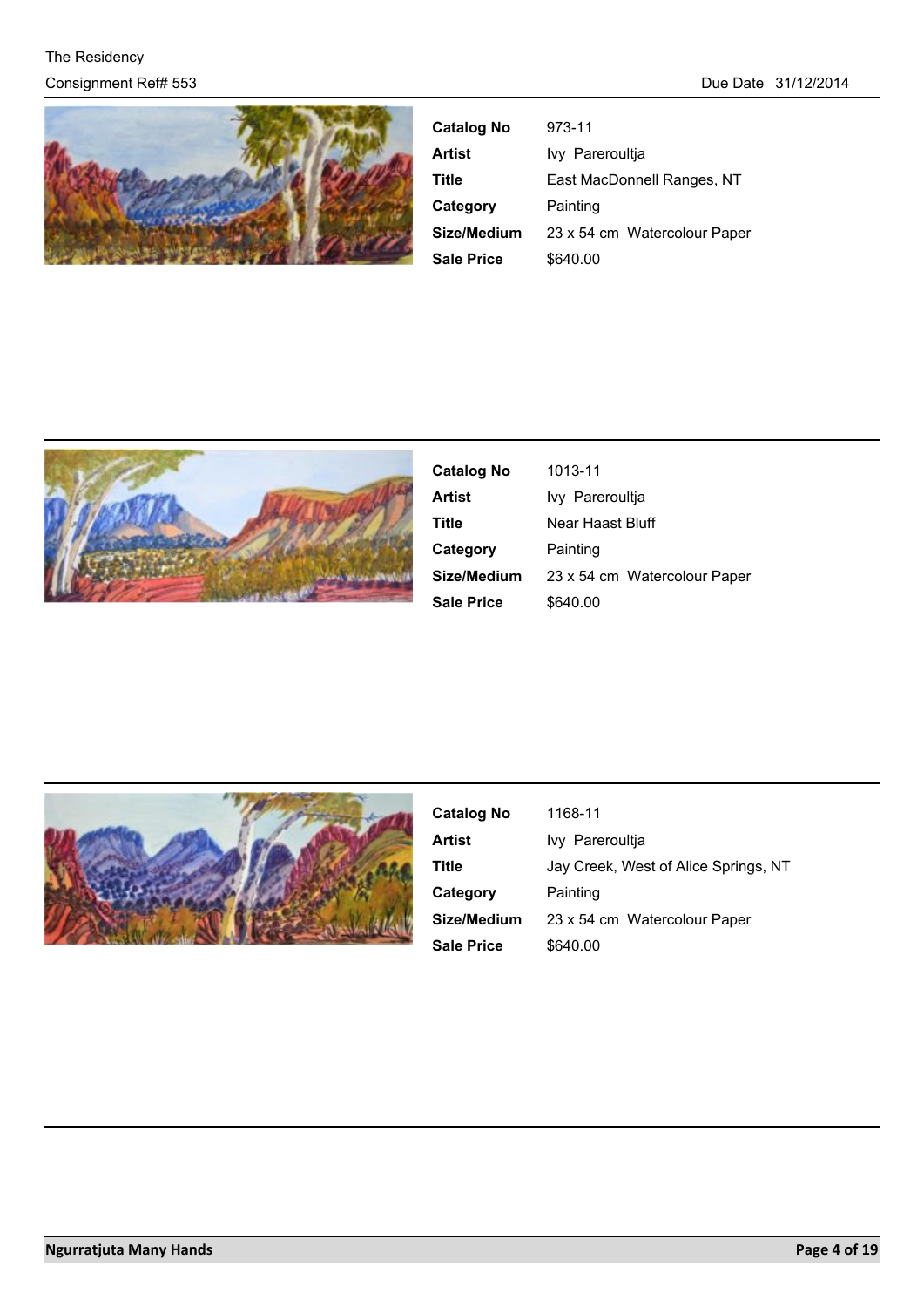

| <b>Catalog No</b> | 1260-11                      |
|-------------------|------------------------------|
| <b>Artist</b>     | Selma Nunay Coulthard        |
| Title             | White Horse Cap              |
| Category          | Painting                     |
| Size/Medium       | 17 x 26 cm Watercolour Paper |
| <b>Sale Price</b> | \$260.00                     |
|                   |                              |



| <b>Catalog No</b> | 1798-11                                   |
|-------------------|-------------------------------------------|
| Artist            | Gloria Pannka                             |
| Title             | James Range, NT                           |
| Category          | Painting                                  |
| Size/Medium       | 26 x 74 cm Watercolour with board backing |
| <b>Sale Price</b> | \$1,120.00                                |



| <b>Catalog No</b> | $82-12$                                   |
|-------------------|-------------------------------------------|
| Artist            | Ivy Pareroultia                           |
| Title             | West MacDonnell Ranges, NT                |
| Category          | Painting                                  |
| Size/Medium       | 17 x 54 cm Watercolour with board backing |
| <b>Sale Price</b> | \$465.00                                  |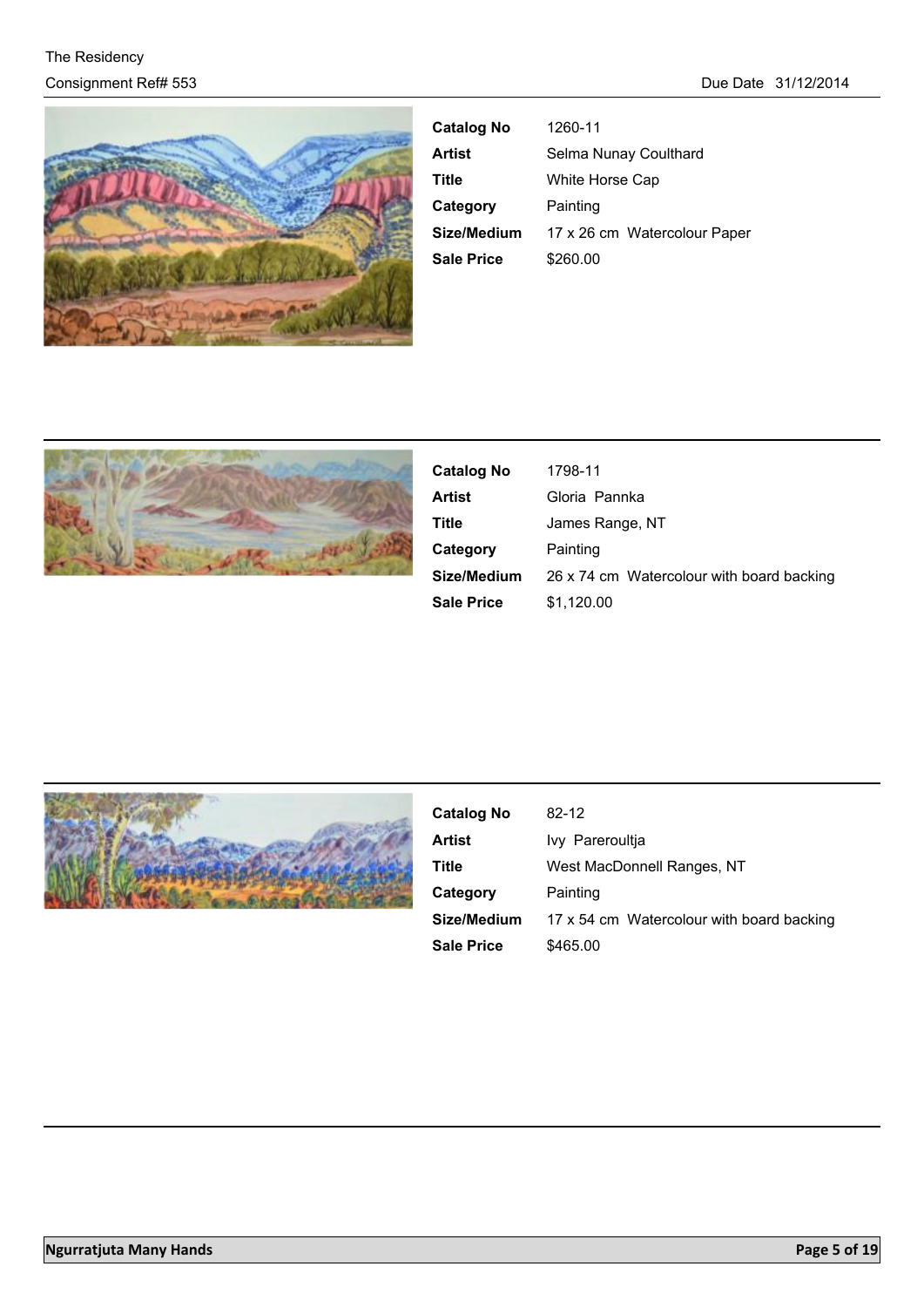

| <b>Catalog No</b> | 112-12                                    |
|-------------------|-------------------------------------------|
| Artist            | Ivy Pareroultja                           |
| Title             | East McDonnell Range                      |
| Category          | Painting                                  |
| Size/Medium       | 17 x 54 cm Watercolour with board backing |
| <b>Sale Price</b> | \$465.00                                  |



| <b>Catalog No</b> | 297-12                       |
|-------------------|------------------------------|
| Artist            | Lenie Namatjira              |
| Title             | West MacDonnell Ranges, NT   |
| Category          | Painting                     |
| Size/Medium       | 26 x 36 cm Watercolour Paper |
| <b>Sale Price</b> | \$560.00                     |



| <b>Catalog No</b> | 303-12                                    |
|-------------------|-------------------------------------------|
| Artist            | Lenie Namatiira                           |
| Title             | Gosse Bluff - Tnorala, NT                 |
| Category          | Painting                                  |
| Size/Medium       | 12 x 17 cm Watercolour with board backing |
| <b>Sale Price</b> | \$135.00                                  |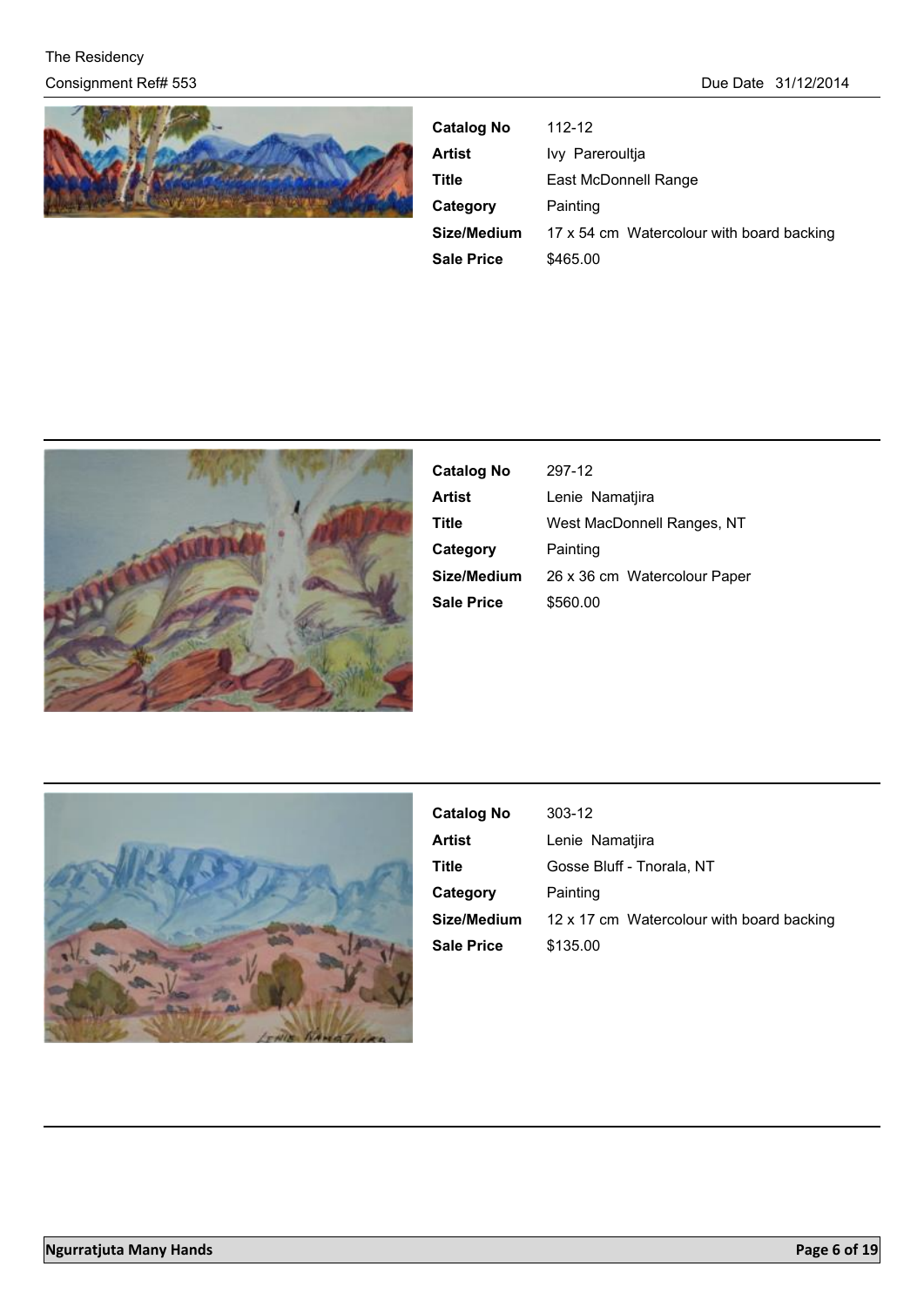

| <b>Catalog No</b> | 509-12                                    |
|-------------------|-------------------------------------------|
| Artist            | Gloria Pannka                             |
| Title             | West MacDonnell Ranges, NT                |
| Category          | Painting                                  |
| Size/Medium       | 26 x 36 cm Watercolour with board backing |
| <b>Sale Price</b> | \$560.00                                  |



| <b>Catalog No</b> | NGUR09MRA9865                |
|-------------------|------------------------------|
| Artist            | Marie Abbott / Ramjohn       |
| Title             | Along the Tanami Road        |
| Category          | Painting                     |
| Size/Medium       | 26 x 36 cm Watercolour Paper |
| <b>Sale Price</b> | \$465.00                     |
|                   |                              |



| <b>Catalog No</b> | NGUR10MRA1069                                      |
|-------------------|----------------------------------------------------|
| Artist            | Marie Abbott / Ramjohn                             |
| Title             | Mt Sonder in the West MacDonnell Ranges            |
| Category          | Painting                                           |
| Size/Medium       | 36 x 54 cm Watercolour paper with board<br>backing |
| <b>Sale Price</b> | \$935.00                                           |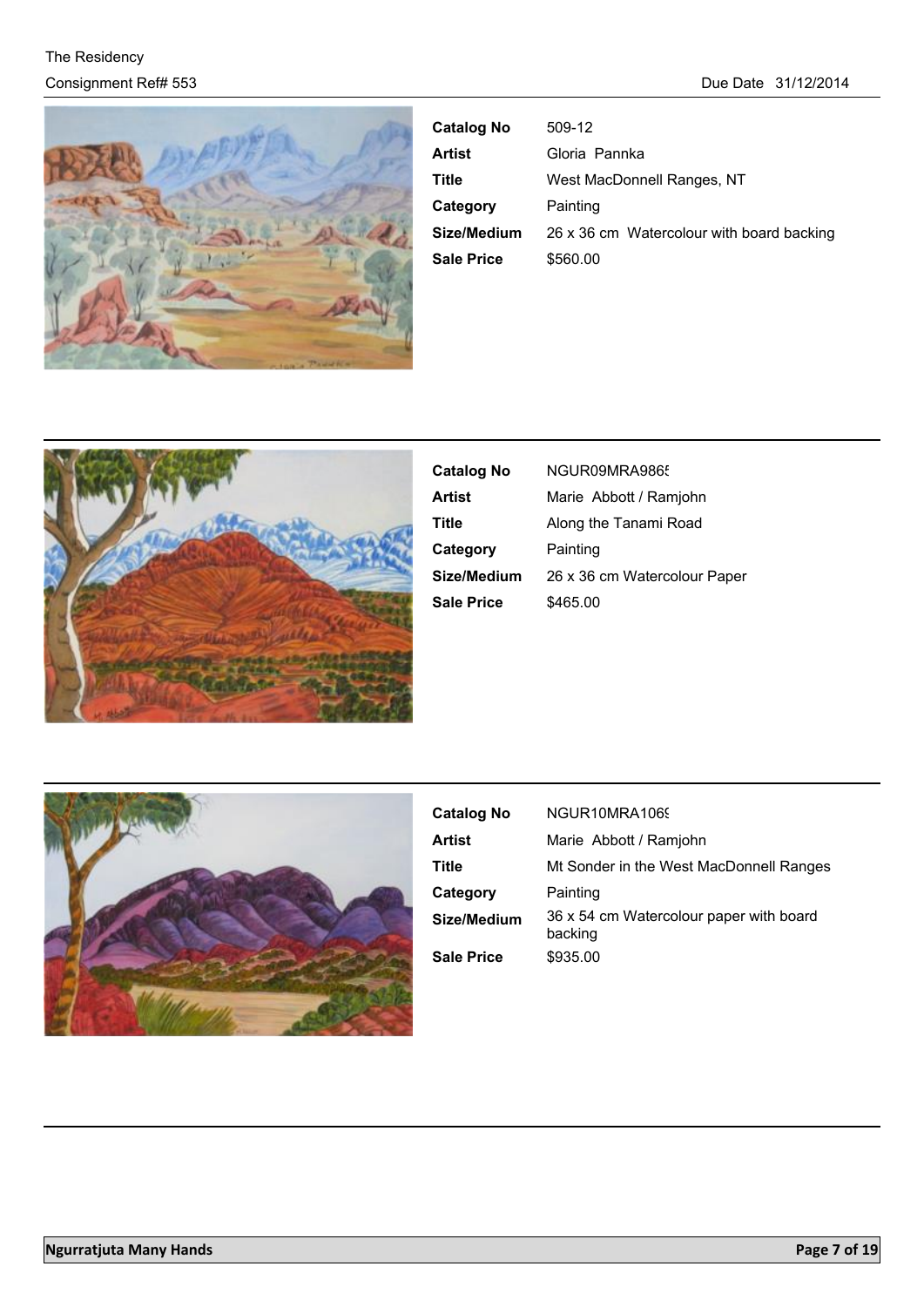

| <b>Catalog No</b> | $308-10$                                  |
|-------------------|-------------------------------------------|
| Artist            | Marie Abbott / Ramjohn                    |
| Title             | Finke Gorge, NT                           |
| Category          | Painting                                  |
| Size/Medium       | 23 x 54 cm Watercolour with board backing |
| Sale Price        | \$640.00                                  |



| <b>Catalog No</b> | 758-10                                 |
|-------------------|----------------------------------------|
| Artist            | Selma Nunay Coulthard                  |
| Title             | Tempe Downs, West of Alice Springs, NT |
| Category          | Painting                               |
| Size/Medium       | 26 x 36 cm Watercolour Paper           |
| Sale Price        | \$400.00                               |
|                   |                                        |



| <b>Catalog No</b> | 809-10                                    |
|-------------------|-------------------------------------------|
| <b>Artist</b>     | Ivy Pareroultia                           |
| Title             | West MacDonnell Ranges, NT                |
| Category          | Painting                                  |
| Size/Medium       | 17 x 54 cm Watercolour with board backing |
| <b>Sale Price</b> | \$465.00                                  |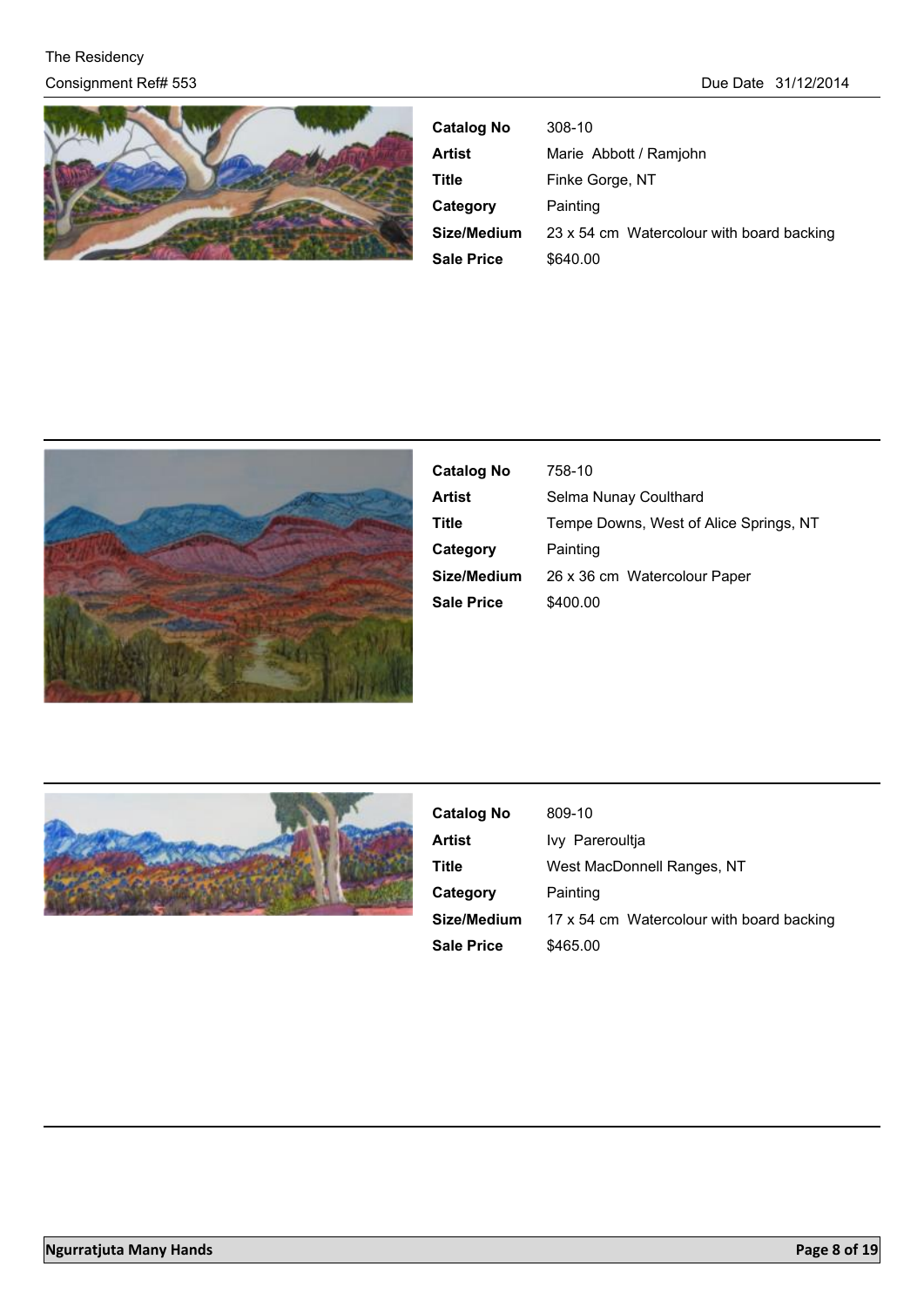

| <b>Catalog No</b> | 326-11                                    |
|-------------------|-------------------------------------------|
| Artist            | Lenie Namatjira                           |
| Title             | Mt Hermansburg                            |
| Category          | Painting                                  |
| Size/Medium       | 26 x 36 cm Watercolour with board backing |
| <b>Sale Price</b> | \$560.00                                  |



| <b>Catalog No</b> | 67-14                                  |
|-------------------|----------------------------------------|
| Artist            | Ivy Pareroultia                        |
| Title             | 8 Mile Gap, West MacDonnell Ranges, NT |
| Category          | Painting                               |
| Size/Medium       | 26 x 36 cm Watercolour Paper           |
| Sale Price        | \$465.00                               |
|                   |                                        |



| <b>Catalog No</b> | 79-14                                     |
|-------------------|-------------------------------------------|
| Artist            | Therese Ryder                             |
| Title             | East MacDonnell Ranges, NT                |
| Category          | Painting                                  |
| Size/Medium       | 36 x 26 cm Watercolour with board backing |
| <b>Sale Price</b> | \$465.00                                  |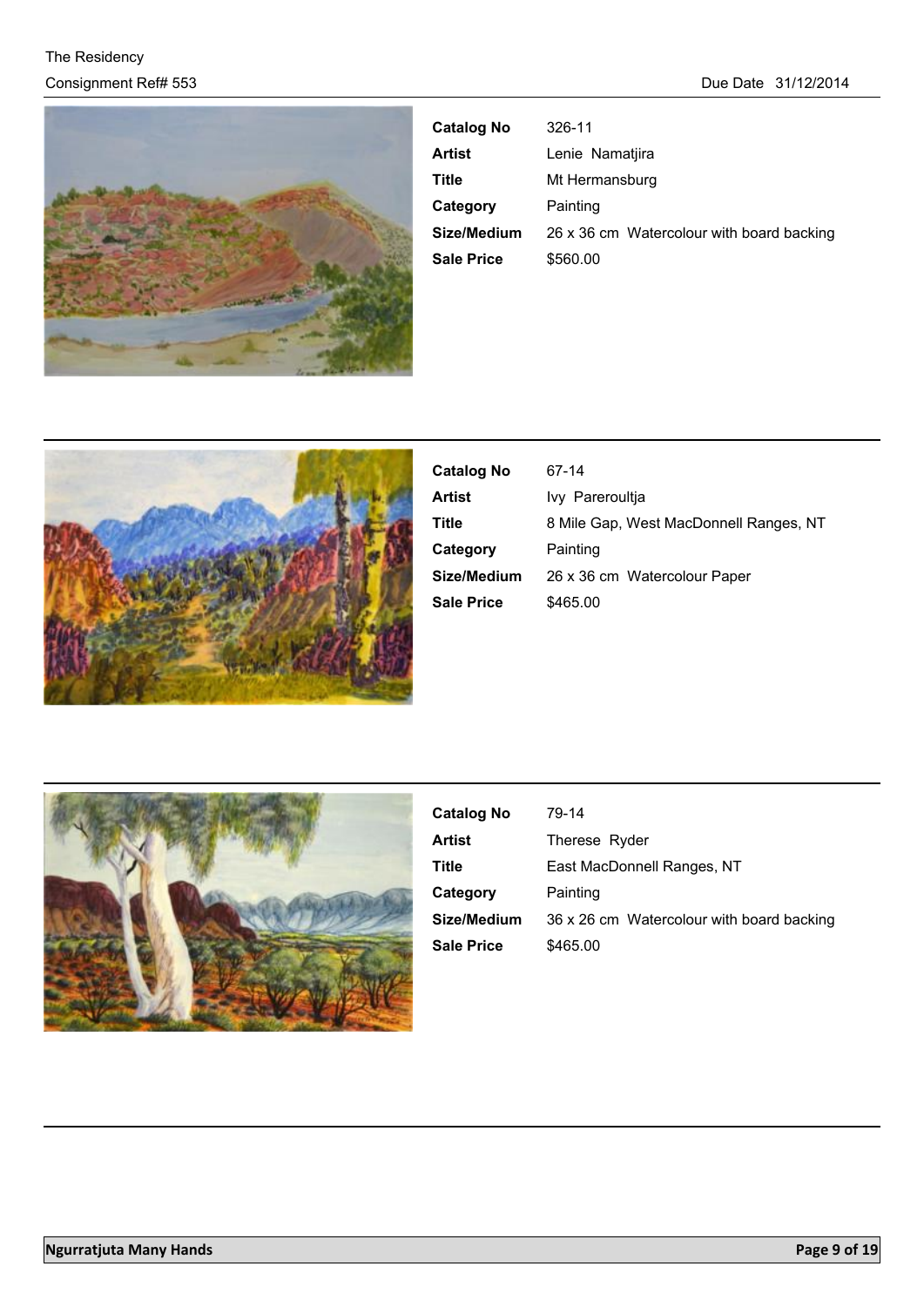

| <b>Catalog No</b> | $81 - 14$                                 |
|-------------------|-------------------------------------------|
| Artist            | Therese Ryder                             |
| Title             | East MacDonnell Ranges, NT                |
| Category          | Painting                                  |
| Size/Medium       | 26 x 74 cm Watercolour with board backing |
| <b>Sale Price</b> | \$935.00                                  |



| <b>Catalog No</b> | 83-14                                     |
|-------------------|-------------------------------------------|
| <b>Artist</b>     | Therese Ryder                             |
| Title             | East MacDonnell Ranges, NT                |
| Category          | Painting                                  |
| Size/Medium       | 54 x 74 cm Watercolour with board backing |
| <b>Sale Price</b> | \$1.935.00                                |



| <b>Catalog No</b> | 84-14                        |
|-------------------|------------------------------|
| Artist            | Lenie Namatiira              |
| Title             | West MacDonnell Ranges, NT   |
| Category          | Painting                     |
| Size/Medium       | 17 x 54 cm Watercolour Paper |
| <b>Sale Price</b> | \$560.00                     |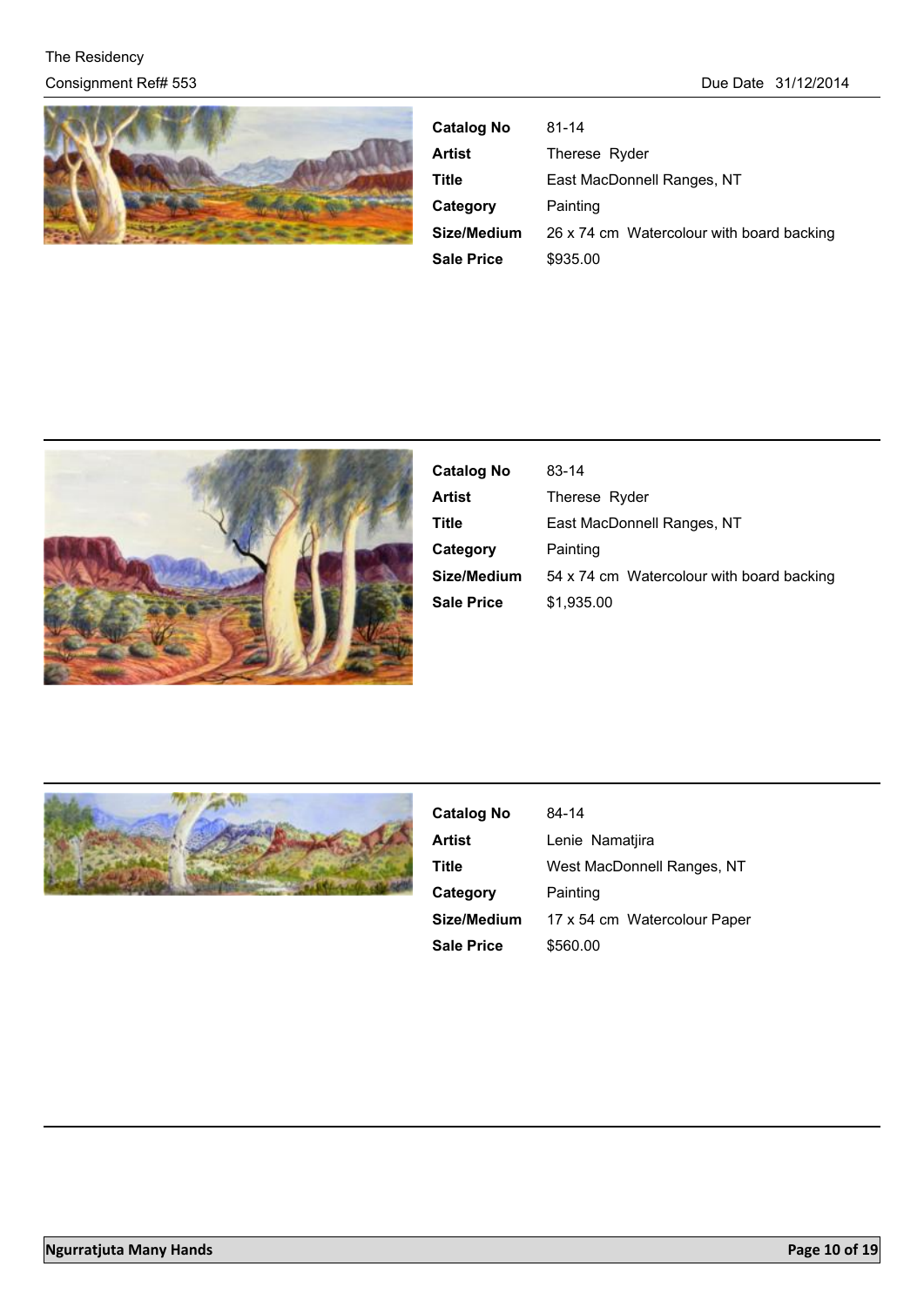

| <b>Catalog No</b> | 99-14                                                  |
|-------------------|--------------------------------------------------------|
| Artist            | Betty Naparula Wheeler                                 |
| Title             | Two Kungas (Ladies) Looking For Bushfood<br>(Part Two) |
| Category          | Painting                                               |
| Size/Medium       | 17 x 36 cm Watercolour Paper                           |
| <b>Sale Price</b> | \$320.00                                               |



| <b>Catalog No</b> | 100-14                                                   |
|-------------------|----------------------------------------------------------|
| Artist            | <b>Betty Naparula Wheeler</b>                            |
| Title             | Two Kungas (Ladies) Looking For Bushfood<br>(Part Three) |
| Category          | Painting                                                 |
| Size/Medium       | 17 x 36 cm Watercolour Paper                             |
| Sale Price        | \$320.00                                                 |



| <b>Catalog No</b> | 101-14                                                  |
|-------------------|---------------------------------------------------------|
| <b>Artist</b>     | <b>Betty Naparula Wheeler</b>                           |
| Title             | Two Kungas (Ladies) Looking For Bushfood<br>(Part Four) |
| Category          | Painting                                                |
| Size/Medium       | 26 x 36 cm Watercolour Paper                            |
| <b>Sale Price</b> | \$465.00                                                |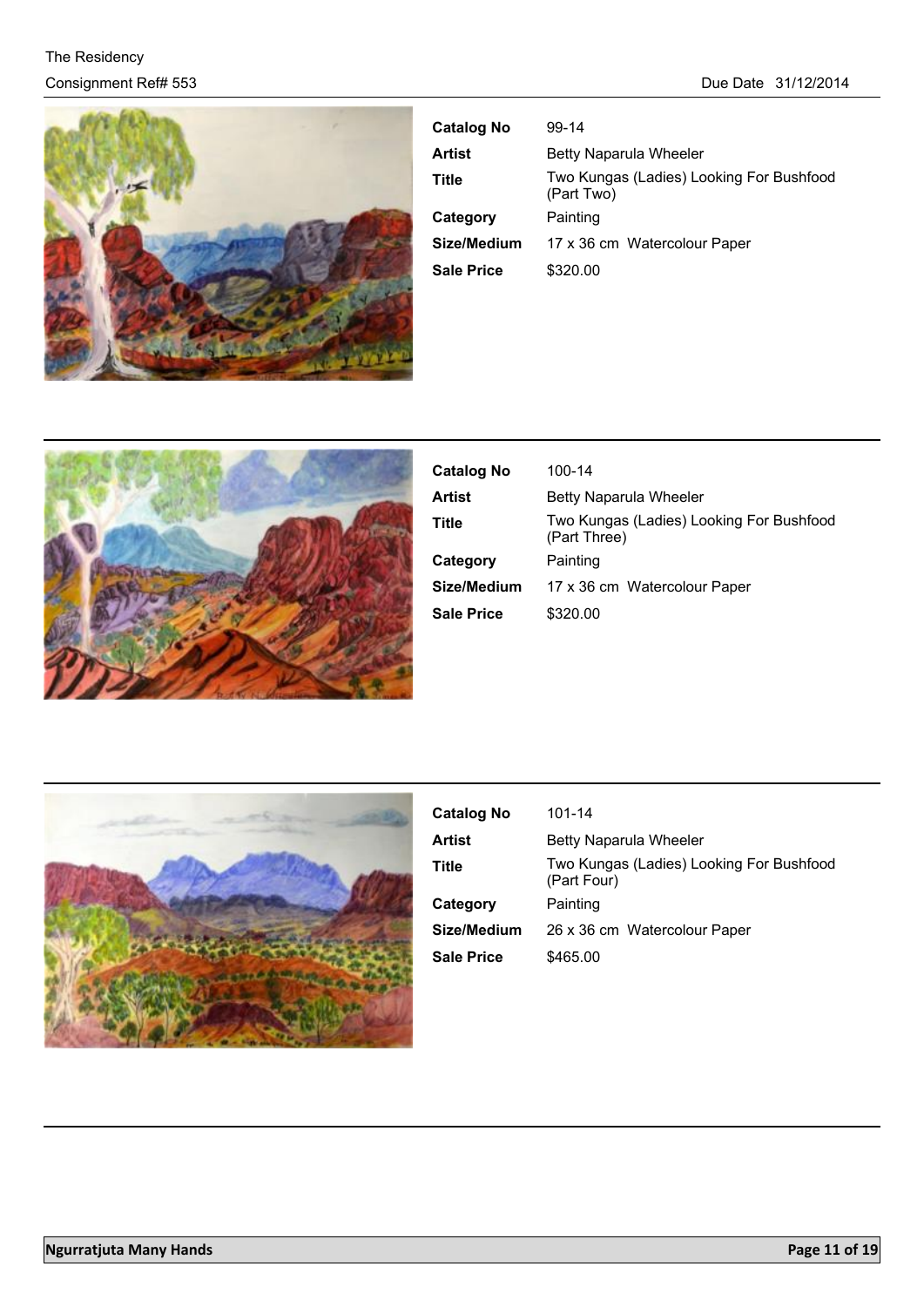

| <b>Catalog No</b> | 102-14                                                  |
|-------------------|---------------------------------------------------------|
| Artist            | Betty Naparula Wheeler                                  |
| Title             | Two Kungas (Ladies) Looking For Bushfood<br>(Part Five) |
| Category          | Painting                                                |
| Size/Medium       | 26 x 36 cm Watercolour Paper                            |
| <b>Sale Price</b> | \$465.00                                                |
|                   |                                                         |



| <b>Catalog No</b> | 133-14                                                 |
|-------------------|--------------------------------------------------------|
| <b>Artist</b>     | Betty Naparula Wheeler                                 |
| Title             | Two Kungas (Ladies) Looking For Bushfood<br>(Part One) |
| Category          | Painting                                               |
| Size/Medium       | 26 x 36 cm Watercolour with board backing              |
| Sale Price        | \$465.00                                               |



| <b>Catalog No</b> | 139-14                       |
|-------------------|------------------------------|
| <b>Artist</b>     | Gloria Pannka                |
| Title             | West MacDonnell Ranges, NT   |
| Category          | Painting                     |
| Size/Medium       | 17 x 54 cm Watercolour Paper |
| <b>Sale Price</b> | \$465.00                     |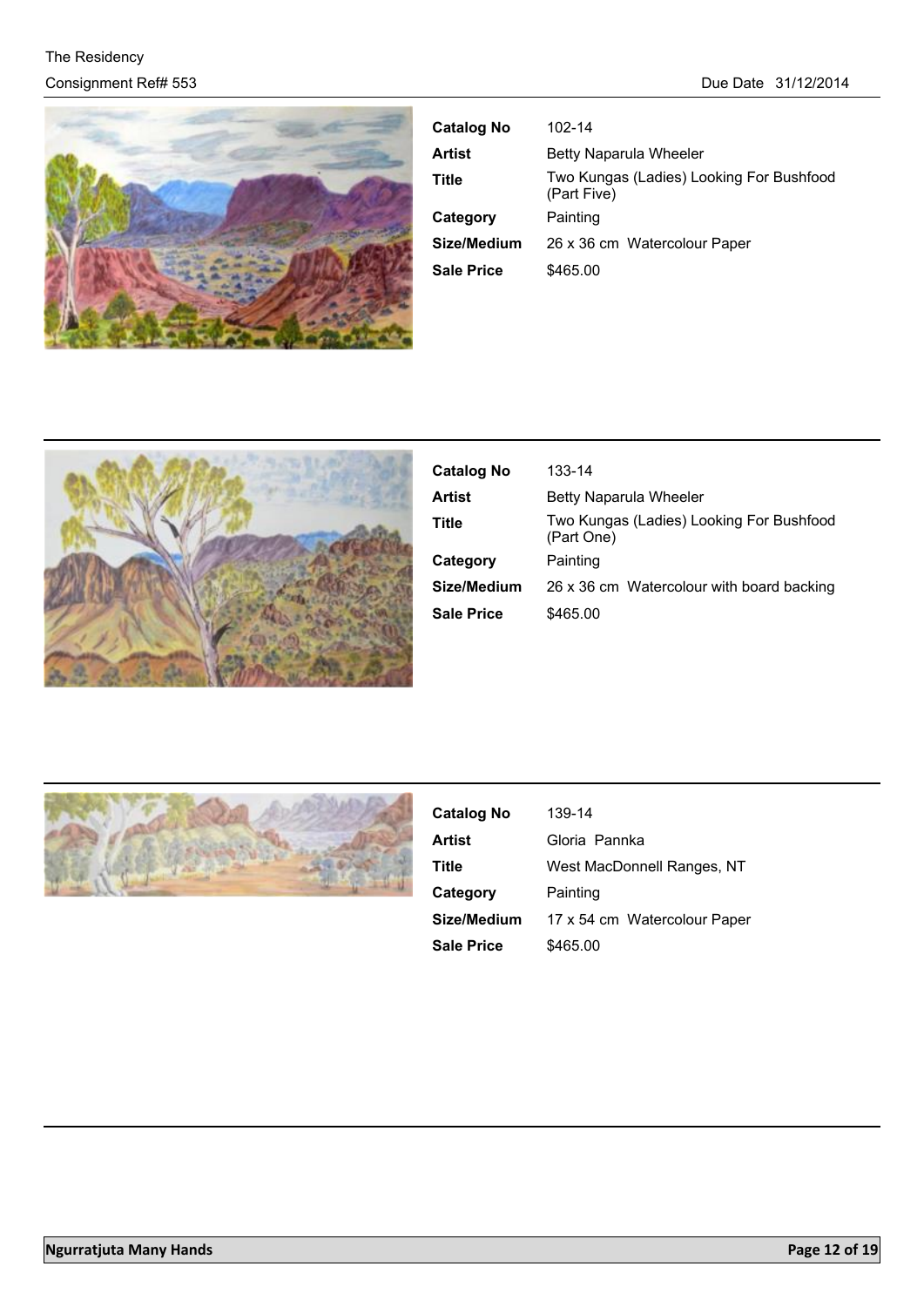

| <b>Catalog No</b> | 140-14                          |
|-------------------|---------------------------------|
| <b>Artist</b>     | Gloria Pannka                   |
| Title             | Hamilton Downs, My home country |
| Category          | Painting                        |
| Size/Medium       | 17 x 54 cm Watercolour Paper    |
| <b>Sale Price</b> | \$465.00                        |



| <b>Catalog No</b> | 141-14                                    |
|-------------------|-------------------------------------------|
| Artist            | Gloria Pannka                             |
| Title             | West MacDonnell Ranges, NT                |
| Category          | Painting                                  |
| Size/Medium       | 17 x 26 cm Watercolour with board backing |
| <b>Sale Price</b> | \$235.00                                  |
|                   |                                           |



| <b>Catalog No</b> | 143-14                                    |
|-------------------|-------------------------------------------|
| Artist            | Gloria Pannka                             |
| Title             | Palm Valley way, NT                       |
| Category          | Painting                                  |
| Size/Medium       | 23 x 54 cm Watercolour with board backing |
| <b>Sale Price</b> | \$640.00                                  |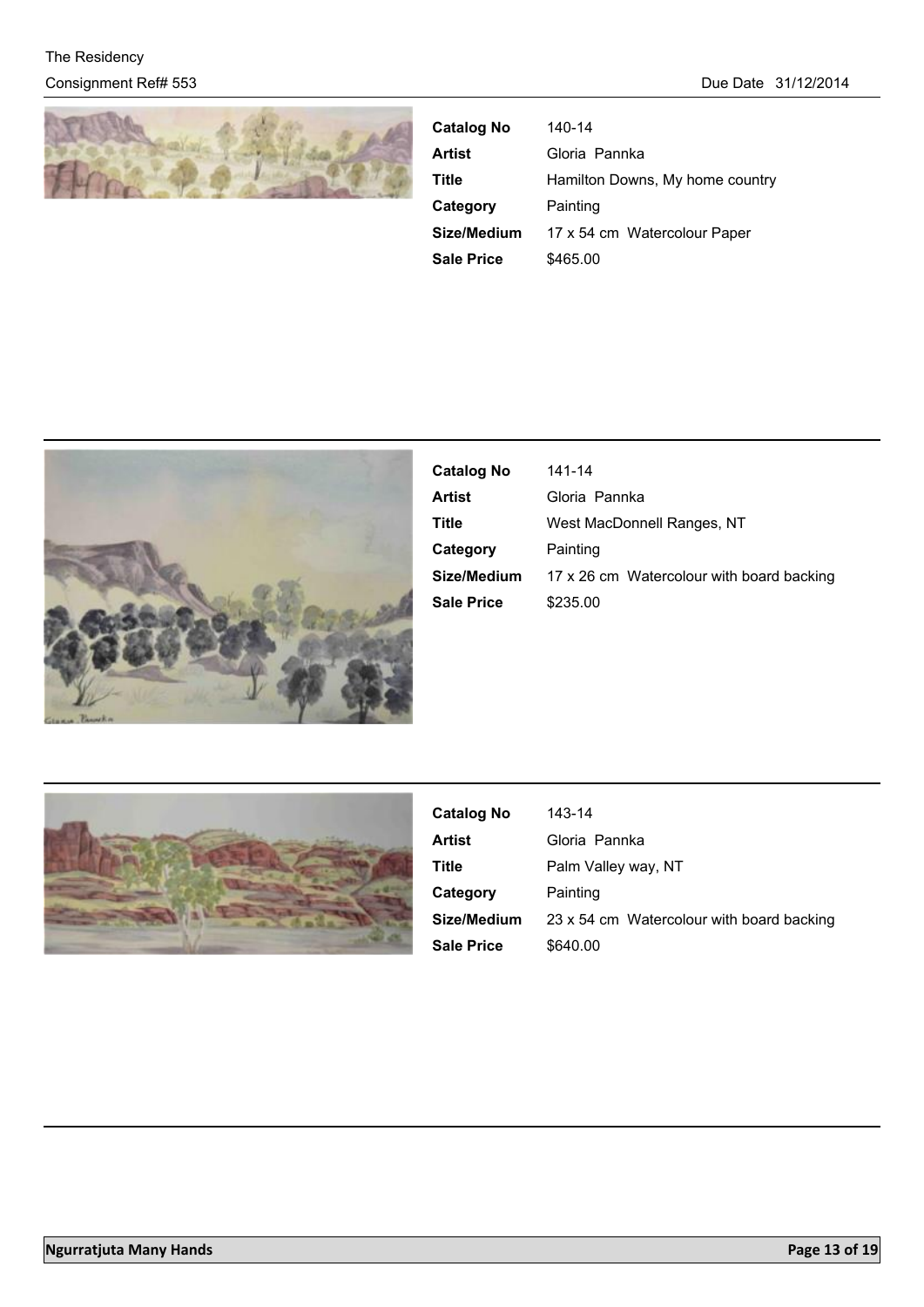

| <b>Catalog No</b> | 144-14                              |
|-------------------|-------------------------------------|
| <b>Artist</b>     | Gwenda Nungarayi Namatjira          |
| Title             | The monoliths of the legendary euro |
| Category          | Painting                            |
| Size/Medium       | 17 x 54 cm Watercolour Paper        |
| <b>Sale Price</b> | \$295.00                            |



| <b>Catalog No</b> | 145-14                       |
|-------------------|------------------------------|
| Artist            | Gwenda Nungarayi Namatjira   |
| Title             | Areyonga, NT in sunrise      |
| Category          | Painting                     |
| Size/Medium       | 17 x 26 cm Watercolour Paper |
| <b>Sale Price</b> | \$145.00                     |



| <b>Catalog No</b> | 147-14                       |
|-------------------|------------------------------|
| <b>Artist</b>     | Gwenda Nungarayi Namatjira   |
| Title             | East of Palm Valley          |
| Category          | Painting                     |
| Size/Medium       | 17 x 54 cm Watercolour Paper |
| <b>Sale Price</b> | \$295.00                     |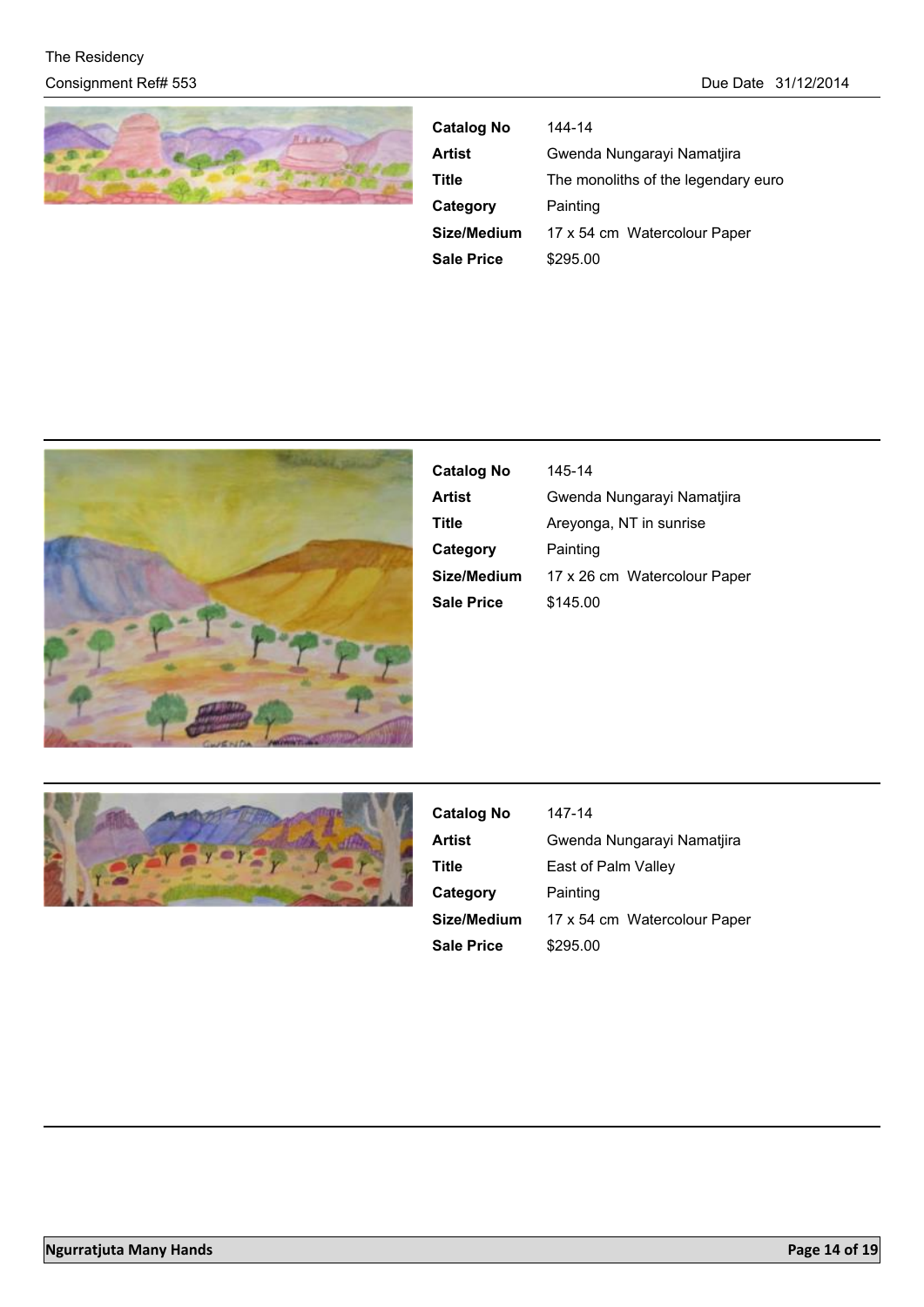

| <b>Catalog No</b> | 149-14                                    |
|-------------------|-------------------------------------------|
| Artist            | Lenie Namatiira                           |
| Title             | Mount Gillen, coming from east to west    |
| Category          | Painting                                  |
| Size/Medium       | 17 x 26 cm Watercolour with board backing |
| <b>Sale Price</b> | \$280.00                                  |



| <b>Catalog No</b> | 151-14                     |
|-------------------|----------------------------|
| Artist            | Gwenda Nungarayi Namatjira |
| Title             | West MacDonnell Ranges, NT |
| Category          | Painting                   |
| Size/Medium       | $35 \times 35$ cm          |
| Sale Price        | \$295.00                   |



| <b>Catalog No</b> | 152-14                       |
|-------------------|------------------------------|
| <b>Artist</b>     | Gwenda Nungarayi Namatjira   |
| Title             | West MacDonnell Ranges, NT   |
| Category          | Painting                     |
| Size/Medium       | 17 x 54 cm Watercolour Paper |
| <b>Sale Price</b> | \$295.00                     |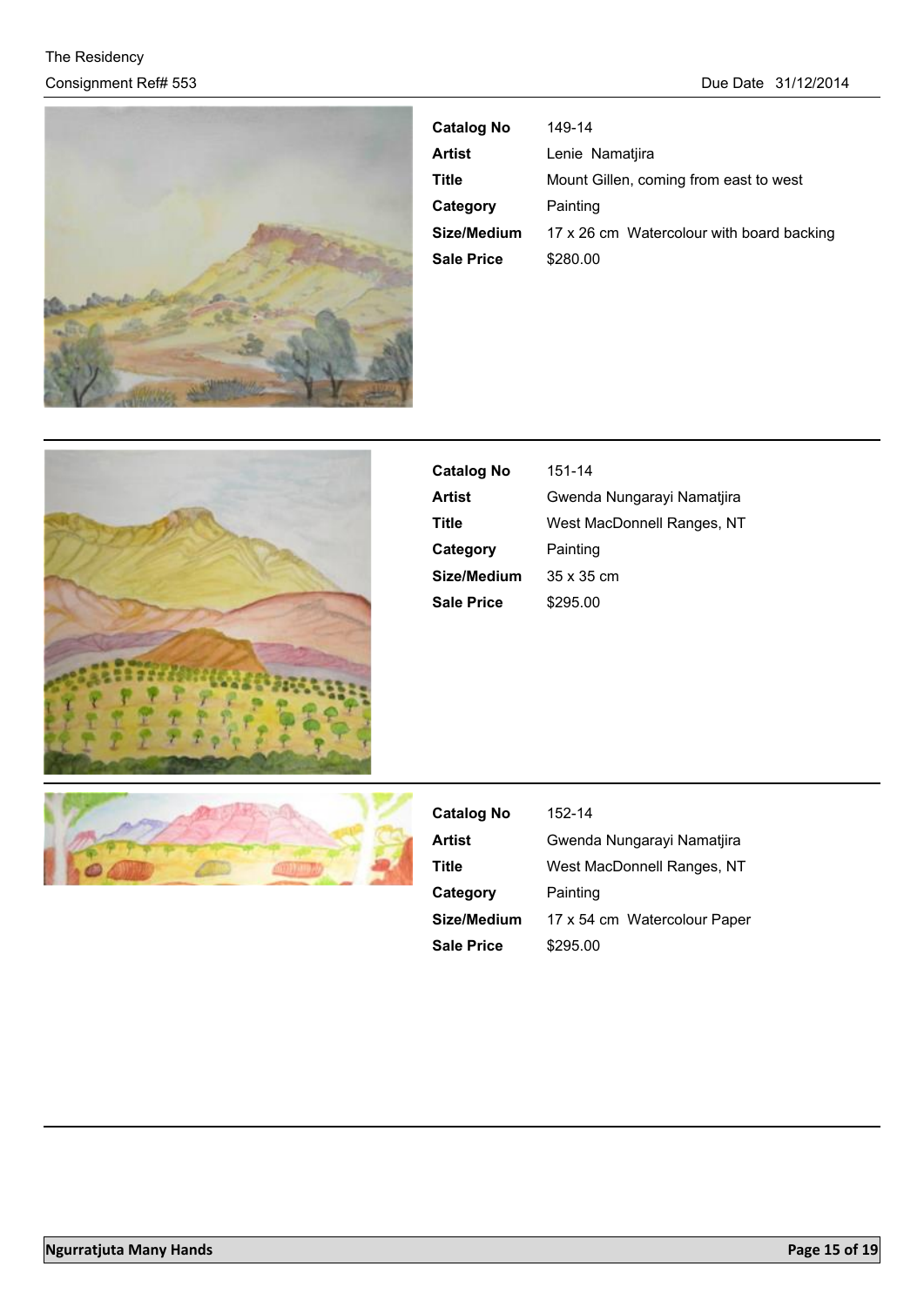

| <b>Catalog No</b> | 153-14                       |
|-------------------|------------------------------|
| <b>Artist</b>     | Myra Ah Chee                 |
| Title             | West MacDonnell Ranges, NT   |
| Category          | Painting                     |
| Size/Medium       | 17 x 54 cm Watercolour Paper |
| <b>Sale Price</b> | \$295.00                     |



| <b>Catalog No</b> | 154-14                       |
|-------------------|------------------------------|
| Artist            | Gwenda Nungarayi Namatjira   |
| Title             | Glen Helen, NT               |
| Category          | Painting                     |
| Size/Medium       | 17 x 36 cm Watercolour Paper |
| <b>Sale Price</b> | \$195.00                     |



| <b>Catalog No</b> | 155-14                       |
|-------------------|------------------------------|
| <b>Artist</b>     | Myra Ah Chee                 |
| Title             | Glen Helen, NT               |
| Category          | Painting                     |
| Size/Medium       | 17 x 26 cm Watercolour Paper |
| <b>Sale Price</b> | \$145.00                     |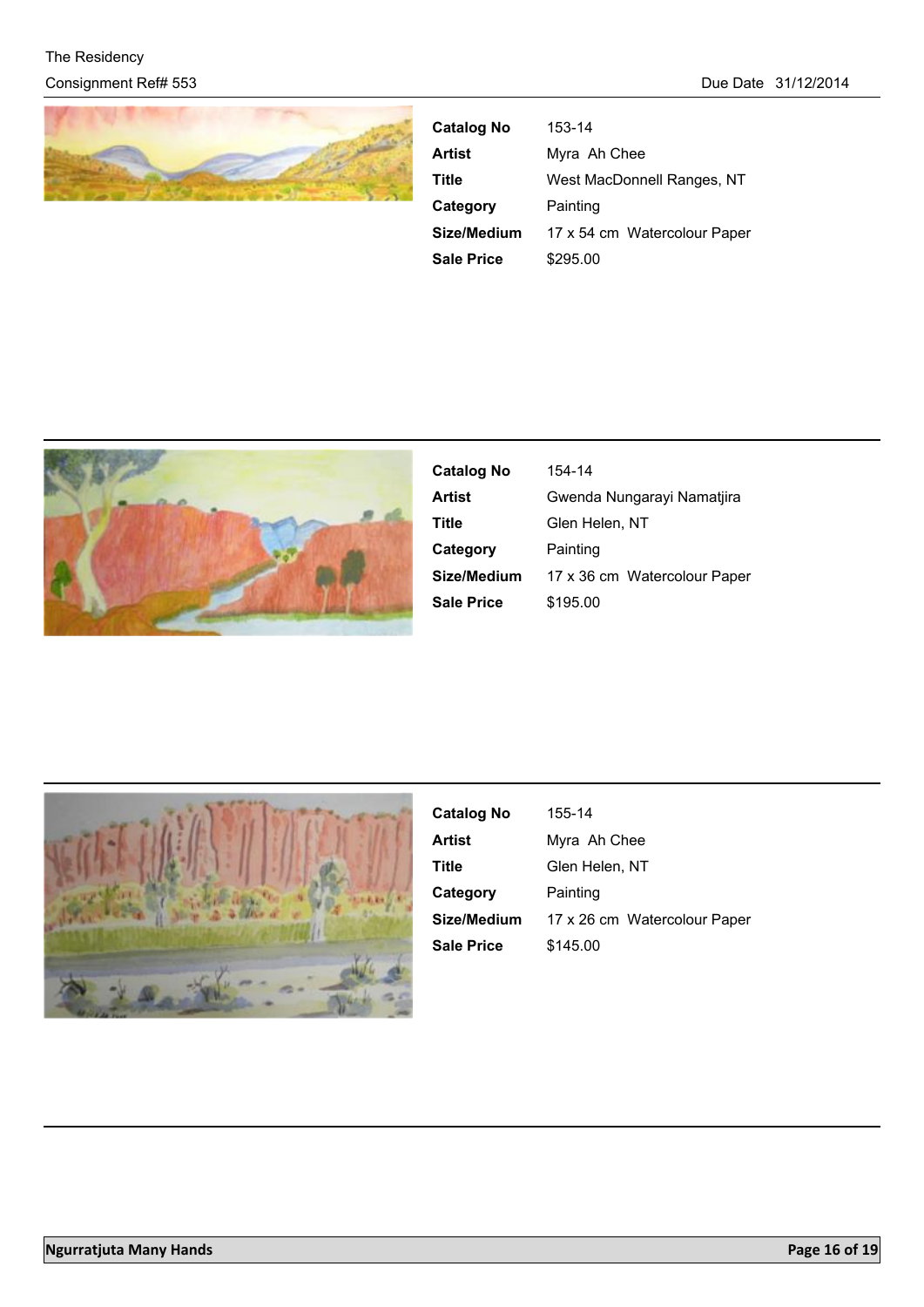

| <b>Catalog No</b> | 156-14                     |
|-------------------|----------------------------|
| Artist            | Gwenda Nungarayi Namatjira |
| Title             | Gosse Bluff - Tnorala, NT  |
| Category          | Painting                   |
| Size/Medium       | $35 \times 35$ cm          |
| <b>Sale Price</b> | \$295.00                   |



| <b>Catalog No</b> | 157-14                                  |
|-------------------|-----------------------------------------|
| Artist            | Gwenda Nungarayi Namatjira              |
| Title             | Mt Hermannsberg - Larlkintanherrama, NT |
| Category          | Painting                                |
| Size/Medium       | $35 \times 35$ cm                       |
| <b>Sale Price</b> | \$295.00                                |



| <b>Catalog No</b> | 158-14                     |
|-------------------|----------------------------|
| Artist            | Myra Ah Chee               |
| Title             | West MacDonnell Ranges, NT |
| Category          | Painting                   |
| Size/Medium       | 35x35                      |
| <b>Sale Price</b> | \$235.00                   |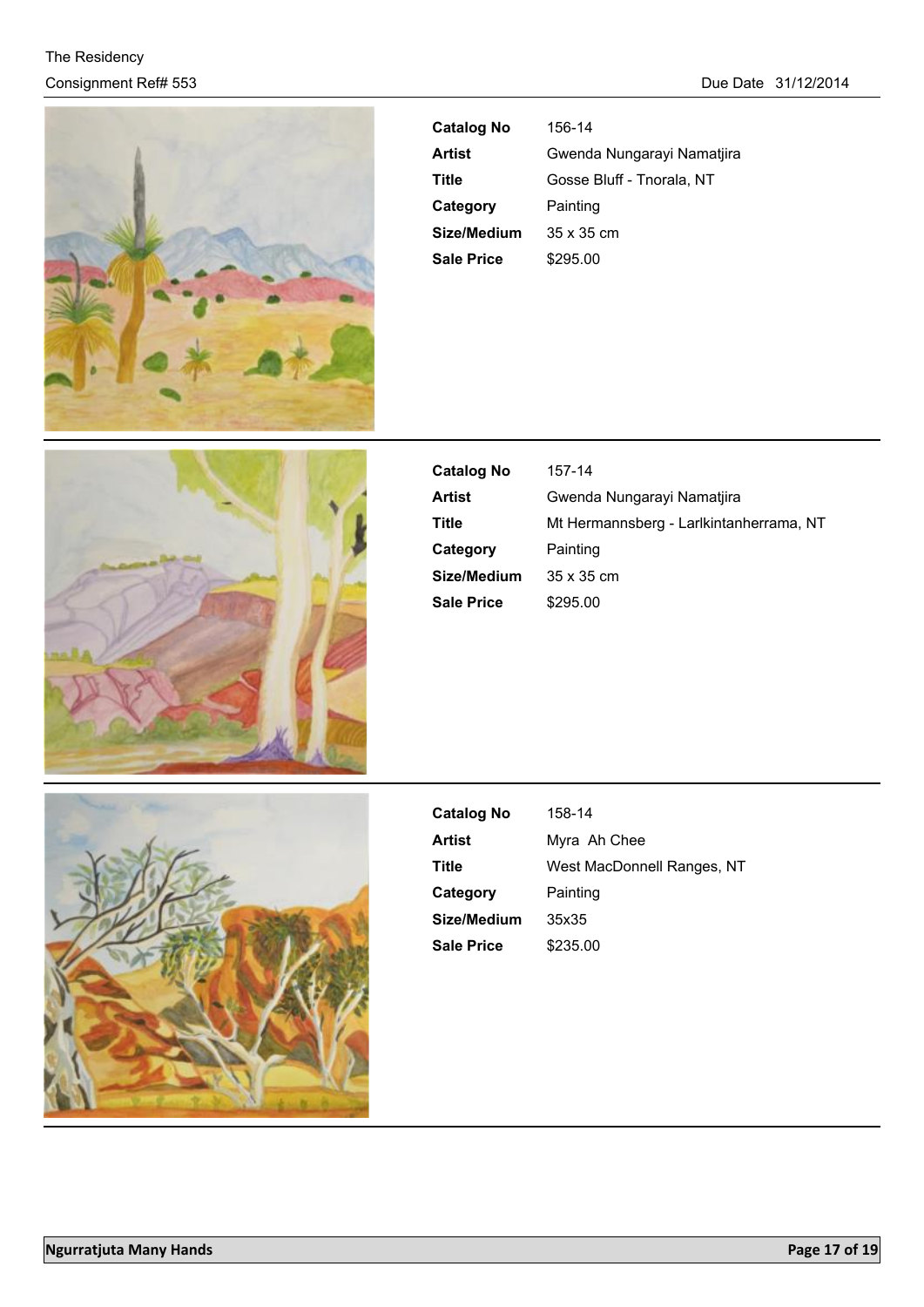

| <b>Catalog No</b> | 159-14                     |
|-------------------|----------------------------|
| <b>Artist</b>     | Gwenda Nungarayi Namatjira |
| Title             | Rutjipma (Mt Sonder)       |
| Category          | Painting                   |
| Size/Medium       | 54x17cm                    |
| <b>Sale Price</b> | \$295.00                   |



| <b>Catalog No</b> | 160-14          |
|-------------------|-----------------|
| Artist            | Benita Clements |
| Title             | Mt Sonder, NT   |
| Category          | Painting        |
| Size/Medium       | 53 x 10 cm      |
| <b>Sale Price</b> | \$145.00        |



| <b>Catalog No</b> | 161-14                     |
|-------------------|----------------------------|
| Artist            | Benita Clements            |
| Title             | West MacDonnell Ranges, NT |
| Category          | Painting                   |
| Size/Medium       | 50x10cm                    |
| Sale Price        | \$145.00                   |